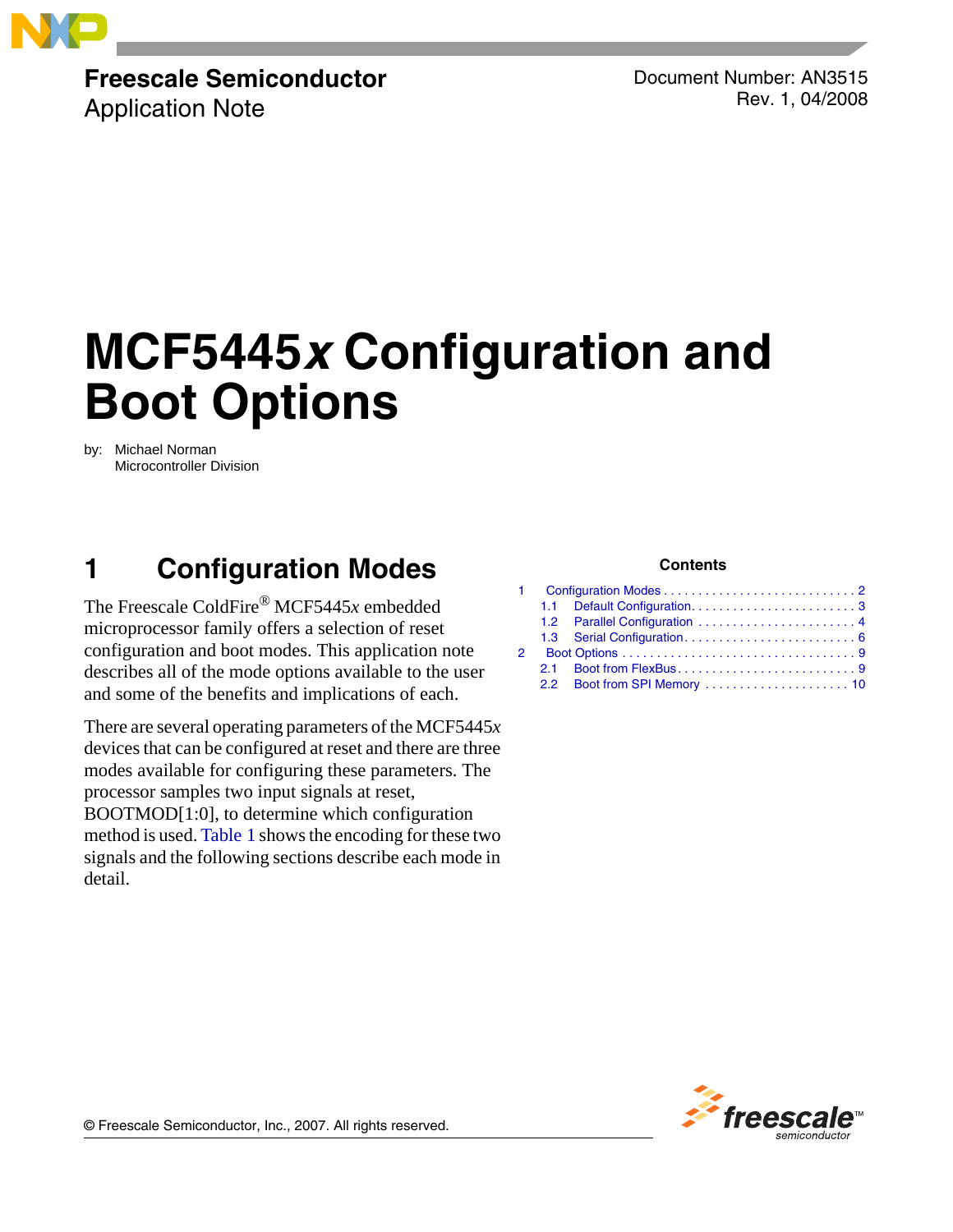

<span id="page-1-0"></span>

| BOOTMOD[1:0] | <b>Meaning</b>                                                             |
|--------------|----------------------------------------------------------------------------|
| 00           | Default configuration                                                      |
| 01           | Reserved                                                                   |
| 10           | Parallel configuration—configuration data obtained from FlexBus signals    |
| 11           | Serial configuration—configuration data obtained from serial memory device |

| <b>Table 1. Reset Configuration Modes</b> |  |  |  |  |
|-------------------------------------------|--|--|--|--|
|-------------------------------------------|--|--|--|--|

<span id="page-1-1"></span>The configurable operating parameters differ depending on the reset configuration mode used. Also, some settings can be set or changed following reset configuration. [Table 2](#page-1-1) shows all possible configuration parameters, the modes that are capable of setting them at reset, and whether or not they are run-time configurable.

| <b>Parameter</b>                  | <b>Configured by</b> |                 |               | <b>Run-time</b> |
|-----------------------------------|----------------------|-----------------|---------------|-----------------|
|                                   | Default <sup>1</sup> | <b>Parallel</b> | <b>Serial</b> | Configurable    |
| FlexBus Multiplexing <sup>2</sup> | $\bullet$            | $\bullet$       | $\bullet$     | <b>No</b>       |
| <b>FlexBus Boot Port Size</b>     | $\bullet$            | $\bullet$       | $\bullet$     | <b>No</b>       |
| <b>PLL Enable</b>                 | ٠                    | $\bullet$       | $\bullet$     | Yes             |
| PLL VCO Multiplier                | $\bullet$            | $\bullet$       | $\bullet$     | Yes             |
| Oscillator Mode <sup>3</sup>      | $\bullet$            | $\bullet$       | $\bullet$     | <b>No</b>       |
| PCI Enable <sup>4</sup>           | $\bullet$            | $\bullet$       | $\bullet$     | <b>No</b>       |
| <b>PCI Slew Rate</b>              | $\bullet$            | $\bullet$       | $\bullet$     | Yes             |
| PCI Interrupt Enable              | $\overline{5}$       | $\overline{5}$  | $\bullet$     | Yes             |
| <b>PCI Configuration Retry</b>    | $\overline{5}$       | $\overline{5}$  | $\bullet$     | Yes             |
| <b>PCI BAR Enables</b>            | $\overline{5}$       | $\bullet$       | $\bullet$     | Yes             |
| PCI Device ID                     |                      |                 | $\bullet$     | <b>No</b>       |
| PCI Vendor ID                     |                      |                 | $\bullet$     | <b>No</b>       |
| PCI Class Code                    |                      |                 | $\bullet$     | <b>No</b>       |
| <b>PCI Revision ID</b>            |                      |                 | $\bullet$     | No              |
| PCI Subsystem ID                  |                      |                 | $\bullet$     | Yes             |
| PCI Subsystem Vendor ID           |                      |                 | $\bullet$     | Yes             |
| <b>Bus Monitor Enable</b>         |                      |                 | $\bullet$     | Yes             |
| <b>Bus Monitor Timeout</b>        |                      |                 | $\bullet$     | Yes             |
| Timer /SSI DMA Channel Mux Select |                      |                 | $\bullet$     | Yes             |
| <b>USB Clock Source</b>           |                      |                 | $\bullet$     | Yes             |

## **Table 2. Summary of Configurable Parameters**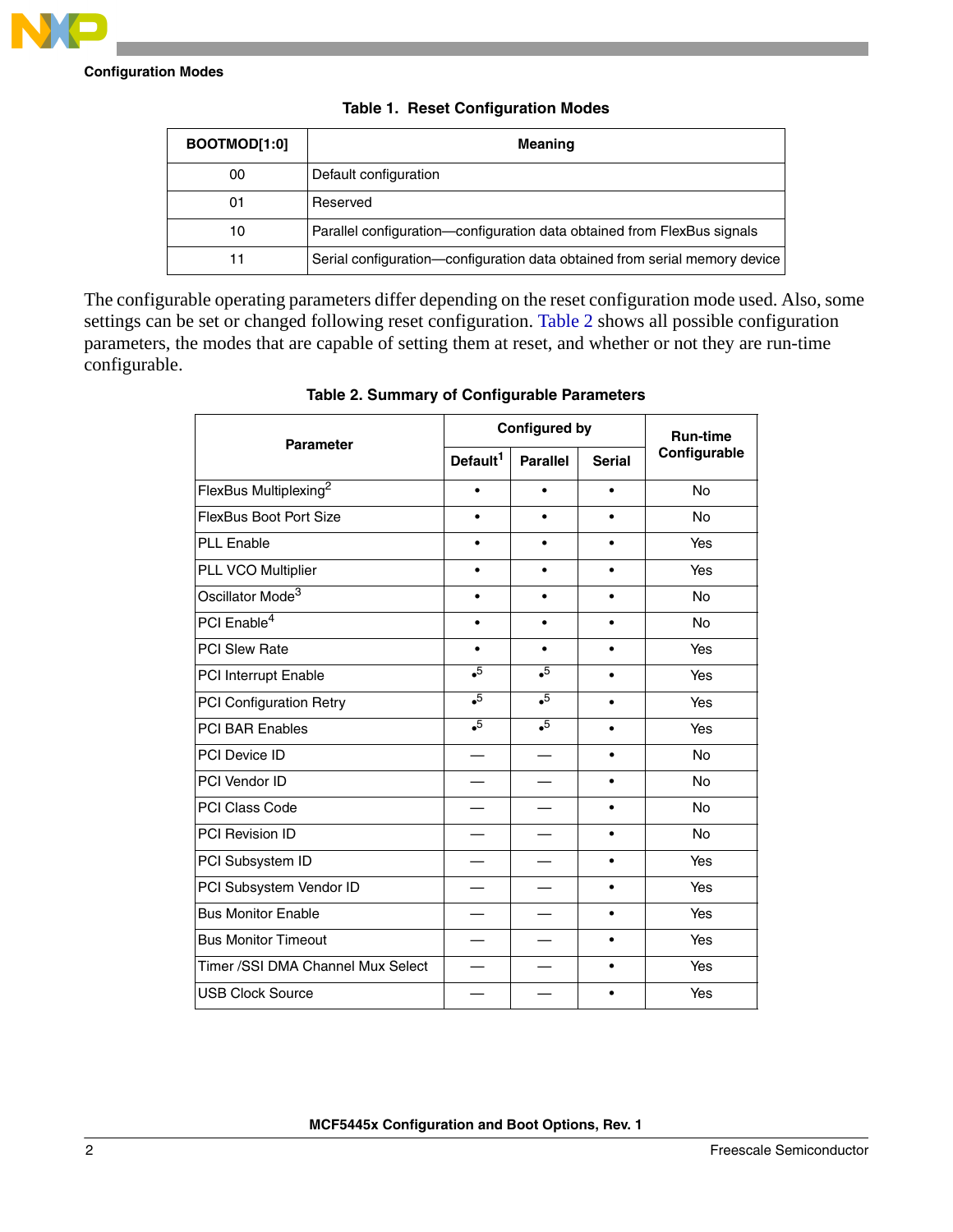



| <b>Parameter</b>                    | <b>Configured by</b> |                 |               | <b>Run-time</b> |
|-------------------------------------|----------------------|-----------------|---------------|-----------------|
|                                     | Default <sup>1</sup> | <b>Parallel</b> | <b>Serial</b> | Configurable    |
| USB VBUS Overcurrent Sense Polarity |                      |                 |               | Yes             |
| SSI RXD/TXD Pull Enable             |                      |                 |               | Yes             |
| <b>SSI RXD/TXD Pull Select</b>      |                      |                 | ٠             | Yes             |
| <b>SSI Clock Source</b>             |                      |                 |               | Yes             |

#### **Table 2. Summary of Configurable Parameters (continued)**

<sup>1</sup> The default configuration mode loads preset values into these parameters and they cannot be overridden by the user at reset. Refer to [Section 1.1, "Default Configuration](#page-2-0)" for details.

<sup>2</sup> The FB\_AD[31:0] can be multiplexed (used for address and data) or the PCI\_AD[31:0] signals can be used for the FlexBus address. The FB\_AD[31:0] can also be configured as GPIO if using serial configuration mode.

<sup>3</sup> Defines the use of an external crystal oscillator or an external clock source as the input clock reference.

- <sup>4</sup> PCI parameter settings are valid for 360-pin devices only.
- <sup>5</sup> In default and parallel configuration modes, these parameters are affected by the host/agent mode selection. In serial configuration mode, these parameters can be set directly.

## <span id="page-2-0"></span>**1.1 Default Configuration**

The default configuration mode is the simplest option. This mode forces parameters to a predetermined default state. If the BOOTMOD[1:0] input pins are driven to 2'b00 during reset, the MCF5445*x* is configured according to data in the Reset Configuration (RCON) register. The contents of the RCON register depend on the version of the MCF5445*x* device being used; a 256-pin, non PCI-capable device, or a 360-pin, PCI-capable device.

<span id="page-2-1"></span>[Table 3](#page-2-1) shows the default parameter settings for the 360-pin devices. This mode enables PCI operation and prohibits the use of an external crystal as the clocking device.

| <b>Parameter</b>        | <b>Setting</b>                 |
|-------------------------|--------------------------------|
| FlexBus multiplexing    | Muxed                          |
| FlexBus boot port size  | 8-bit                          |
| PLL enable              | PLL enabled                    |
| PLL VCO multiplier      | 6 x input clock                |
| Oscillator mode         | Oscillator bypass              |
| PCI enable              | PCI enabled                    |
| PCI slew rate           | 66MHz                          |
| PCI interrupt enable    | Interrupt disabled (host mode) |
| PCI configuration retry | Inbound accesses allowed       |
| <b>PCI BAR enables</b>  | All BARs enabled               |

## **Table 3. 360-pin Default Configuration Settings**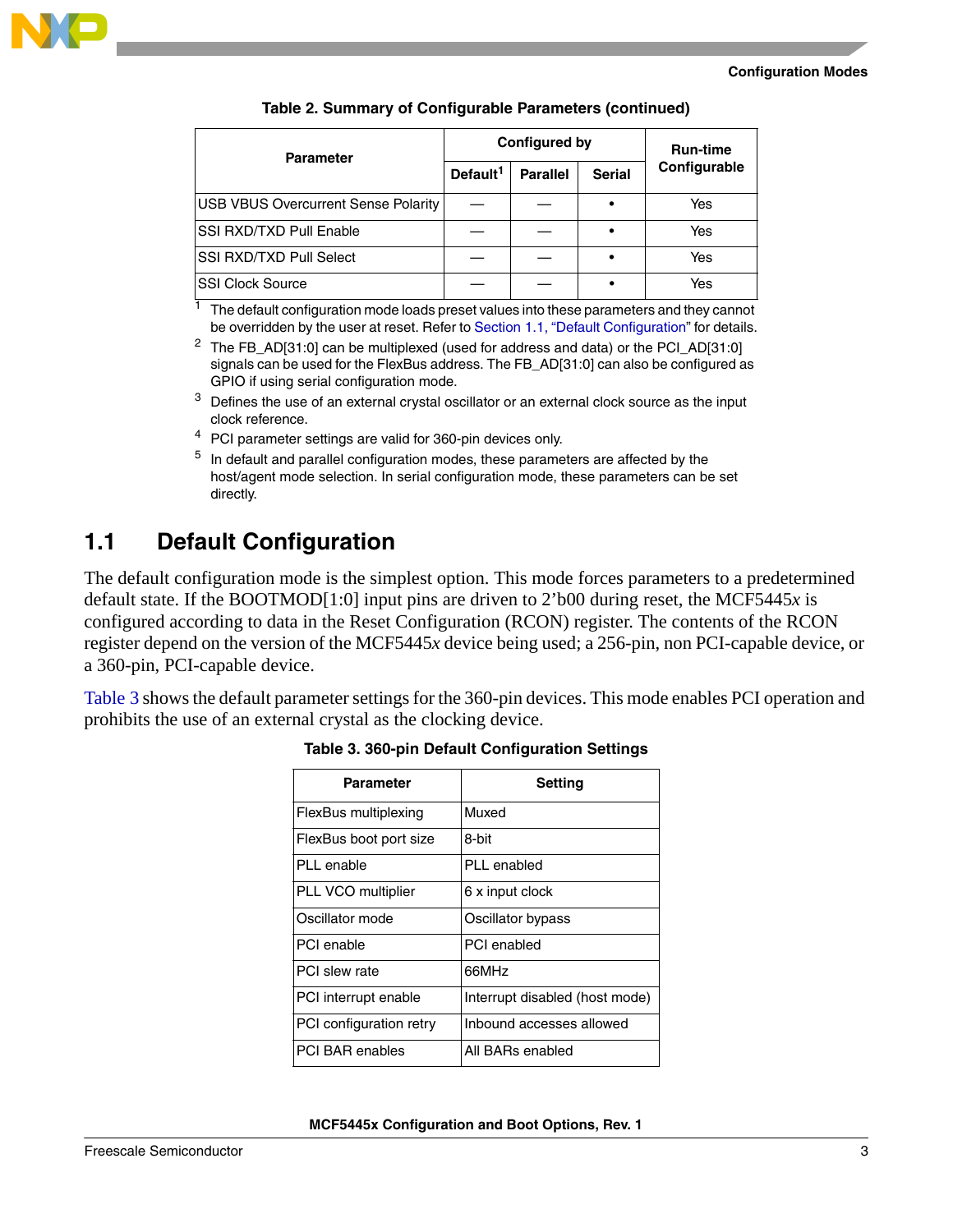

<span id="page-3-1"></span>[Table 4](#page-3-1) shows the default parameter settings for the 256-pin devices. This mode forces the use of a crystal oscillator circuit as the input clock source. Also, since the PLL is enabled by default and the default PLL VCO multiplier is x16, the maximum crystal frequency allowed to stay within the PLL VCO specification is 33.33 MHz.

| <b>Parameter</b>        | <b>Setting</b>     |
|-------------------------|--------------------|
| FlexBus multiplexing    | Non-muxed          |
| FlexBus boot port size  | 16-bit             |
| PLL enable              | PLL enabled        |
| PLL VCO multiplier      | 16 x input clock   |
| Oscillator mode         | Crystal oscillator |
| PCI enable              | PCI disabled       |
| PCI slew rate           | N/A                |
| PCI interrupt enable    | N/A                |
| PCI configuration retry | N/A                |
| PCI BAR enables         | N/A                |

**Table 4. 256-pin Default Configuration Settings**

## <span id="page-3-0"></span>**1.2 Parallel Configuration**

<span id="page-3-2"></span>The parallel configuration mode is more flexible then the default configuration mode. If the BOOTMOD[1:0] input pins are driven to 2'b10 during reset, the MCF5445*x* is configured according to data read from the FlexBus FB\_AD[7:0] pins. [Table 5](#page-3-2) shows the parallel configuration settings for both the 360-pin and 256-pin devices.

| <b>Override Pins</b><br>in Reset $^{2,3}$ | <b>Function</b>                                |  |  |
|-------------------------------------------|------------------------------------------------|--|--|
| <b>FB_AD[7:5]</b>                         | FlexBus, PCI, Port Size Mode (360-pin Devices) |  |  |
| 111                                       | PCI, muxed FB addr/data, 8-bit boot            |  |  |
| 110                                       | No PCI, muxed FB addr/data, 16-bit boot        |  |  |
| 101                                       | No PCI, muxed FB addr/data, 8-bit boot         |  |  |
| 100                                       | No PCI, muxed FB addr/data, 32-bit boot        |  |  |
| 011                                       | PCI, muxed FB addr/data, 16-bit boot           |  |  |
| 010                                       | No PCI, non-muxed FB addr/data, 16-bit boot    |  |  |
| 001                                       | No PCI, non-muxed FB addr/data, 8-bit boot     |  |  |
| 000                                       | No PCI, non-muxed FB addr/data, 32-bit boot    |  |  |
| <b>FB_AD[7:5]</b>                         | FlexBus, PCI, Port Size Mode (256-pin Devices) |  |  |
| 111                                       | Reserved                                       |  |  |

**Table 5. Parallel Configuration Settings<sup>1</sup>**

**MCF5445x Configuration and Boot Options, Rev. 1**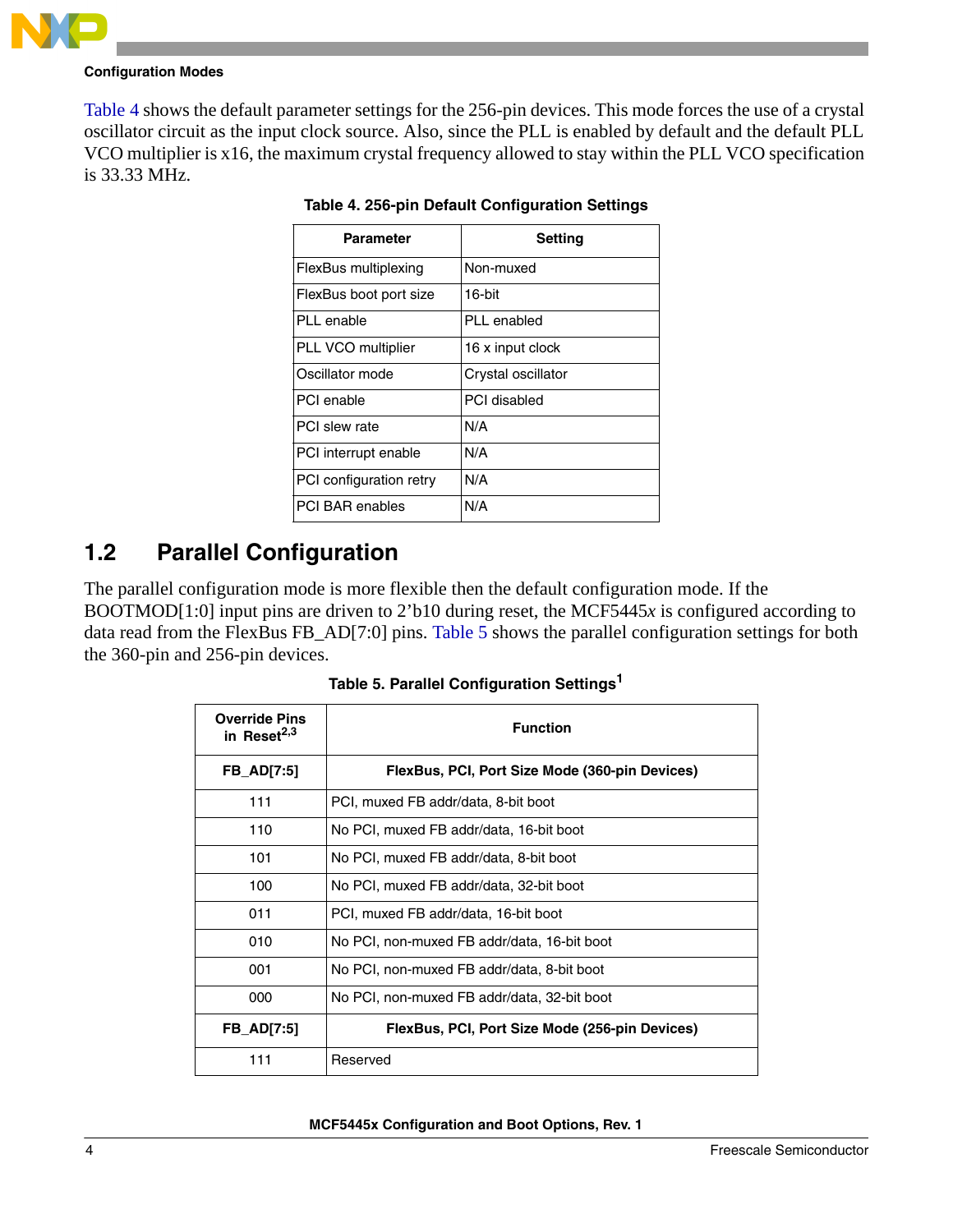| <b>Override Pins</b><br>in Reset $^{2,3}$ | <b>Function</b>                                                                                  |
|-------------------------------------------|--------------------------------------------------------------------------------------------------|
| 110                                       | No PCI, muxed FB addr/data, 16-bit boot                                                          |
| 101                                       | No PCI, muxed FB addr/data, 8-bit boot                                                           |
| 100                                       | No PCI, muxed FB addr/data, 32-bit boot                                                          |
| 011                                       | Reserved                                                                                         |
| 010                                       | No PCI, non-muxed FB addr/data, 16-bit boot                                                      |
| 001                                       | No PCI, non-muxed FB addr/data, 8-bit boot                                                       |
| 000                                       | No PCI, non-muxed FB addr/data, 32-bit boot                                                      |
| FB_AD4                                    | <b>PLL Mode</b>                                                                                  |
| 1                                         | Limp mode                                                                                        |
| 0                                         | PLL mode                                                                                         |
| FB_AD3                                    | PCI Host/Agent Mode (360-pin PCI Enabled Devices)                                                |
| 1                                         | PCI host mode (Interrupt disabled, inbound configuration accesses<br>allowed, all BARs enabled)  |
| 0                                         | PCI agent mode (Interrupt enabled, inbound configuration accesses<br>retried, all BARs disabled) |
| FB_AD3                                    | Oscillator Mode (360-pin PCI Disabled Devices and 256-pin<br>Devices)                            |
| 1                                         | Oscillator bypass mode                                                                           |
| 0                                         | Crystal oscillator mode                                                                          |
| FB_AD2                                    |                                                                                                  |
|                                           | PCI Slew Rate Mode (360-pin PCI Enabled Devices)                                                 |
| 1                                         | 66 MHz slew rate mode                                                                            |
| 0                                         | 33 MHz slew rate mode                                                                            |
| FB_AD[2:0]                                | PLL Multiplier (360-pin PCI Disabled Devices and 256-pin<br>Devices)                             |
| 111                                       | $VCO = 8 \times REF$                                                                             |
| 110                                       | $VCO = 16 \times REF$                                                                            |
| 101                                       | $VCO = 6 \times REF$                                                                             |
| 100                                       | $VCO = 12 \times REF$                                                                            |
| 011                                       | $VCO = 18 \times REF$                                                                            |
| 010                                       | $VCO = 24 \times REF$                                                                            |
| 001                                       | $VCO = 10 \times REF$                                                                            |

# **Table 5. Parallel Configuration Settings1 (continued)**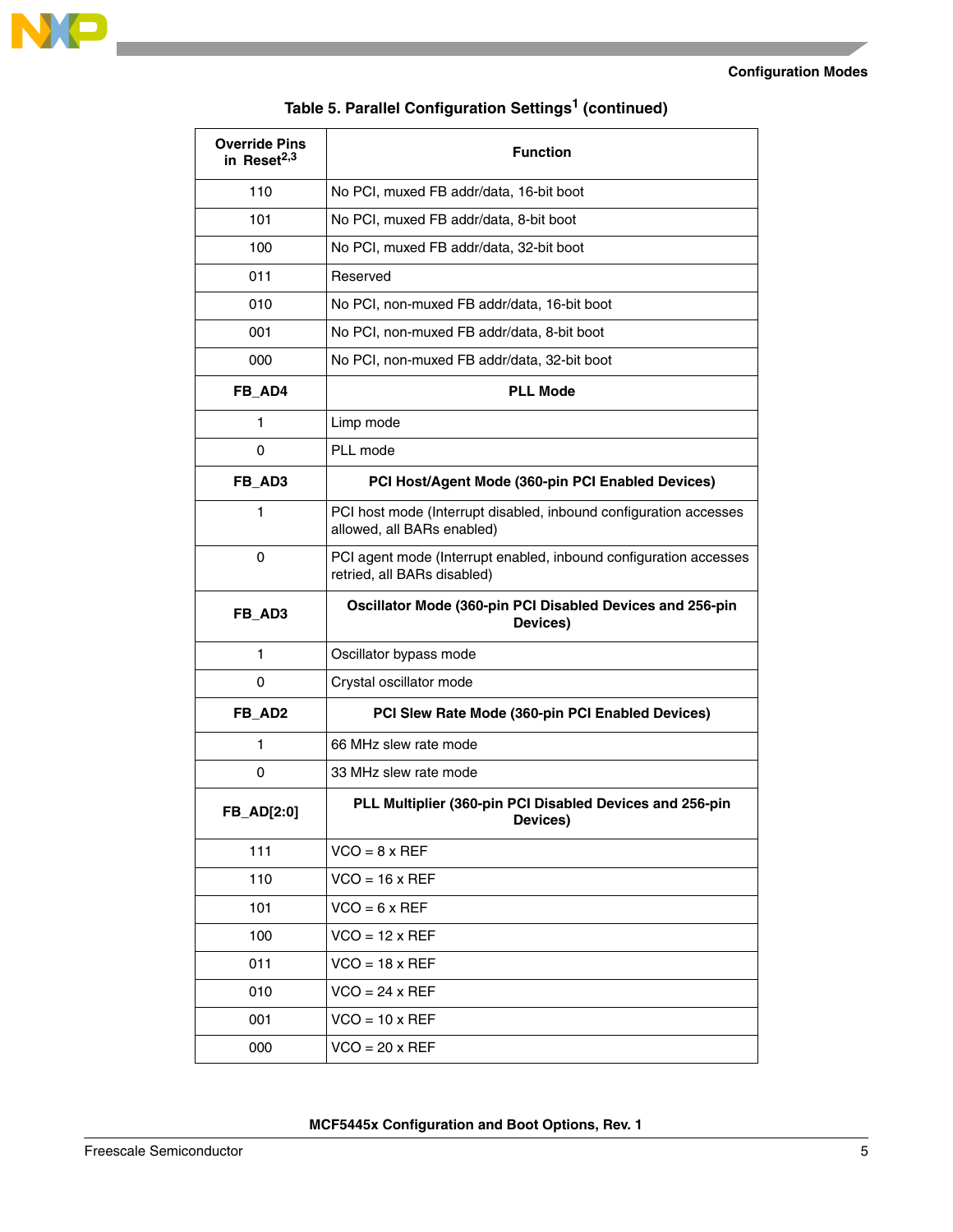

| <b>Override Pins</b><br>in Reset $^{2,3}$ | <b>Function</b>                                          |
|-------------------------------------------|----------------------------------------------------------|
| FB_AD[1:0]                                | PLL Multiplier (360-pin PCI Enabled Devices)             |
| 11                                        | $VCO = 8 \times REF$<br>$CPU = 266/200$ ; $PCI = 66/50$  |
| 10                                        | $VCO = 16 \times REF$<br>$CPU = 266/200$ : $PCI = 33/25$ |
| 01                                        | $VCO = 6 \times REF$<br>$CPU = 200/180$ : $PCI = 66/50$  |
| 00                                        | $VCO = 12 \times REF$<br>$CPU = 200/240$ ; $PCI = 33/40$ |

| Table 5. Parallel Configuration Settings <sup>1</sup> (continued) |  |
|-------------------------------------------------------------------|--|
|-------------------------------------------------------------------|--|

 $1$  Modifying the default configurations through the FB\_AD[7:0] pins is possible only if the external BOOTMOD[1:0] pins are 10 while RSTOUT is asserted.

 $2$  The FB\_AD[7:0] pins must be actively driven. The FB\_AD[31:8] pins do not affect reset configuration and should be pulled high or allowed to float.

 $3$  The external reset override circuitry drives the data bus pins with the override values while RSTOUT is asserted. It must stop driving the data bus pins within one FB\_CLK cycle after RSTOUT is negated. To prevent contention with the external reset override circuitry, the reset override pins are forced to inputs during reset and do not become outputs until at least one FB\_CLK cycle after RSTOUT is negated.

## <span id="page-5-0"></span>**1.3 Serial Configuration**

<span id="page-5-1"></span>The serial configuration mode provides the most flexibility and configurability of the MCF5445*x* at reset. If the BOOTMOD pins are 2'b11 during reset, the MCF5445*x* is configured according to the data obtained from an external SPI memory through serial boot using the SBF\_DI, SBF\_DO, SBF\_CS, and SBF\_CK signals. (See [Table 6](#page-5-1).) Many of the PCI Type 0 configuration registers (PCI device ID, etc.) can only be overridden by serial configuration mode. If the other modes are used, then the system must use the default values. They cannot be changed, even at run-time.

| <b>Override Serial</b><br><b>RCON Bits</b> | <b>Function</b>                                     |
|--------------------------------------------|-----------------------------------------------------|
| SBF_RCON[127:126]                          | <b>Boot Port Size</b>                               |
| 11                                         | 0-bit port (FB_AD[31:0] configured for GPIO)        |
| 10                                         | 8-bit port                                          |
| 01                                         | 16-bit port                                         |
| 00                                         | 32-bit port                                         |
| SBF RCON[125]                              | PCI and FlexBus A/D Pin Mode (360-pin Devices)      |
|                                            | PCI disabled<br>FlexBus non-muxed address/data mode |

**Table 6. Serial Configuration During Reset**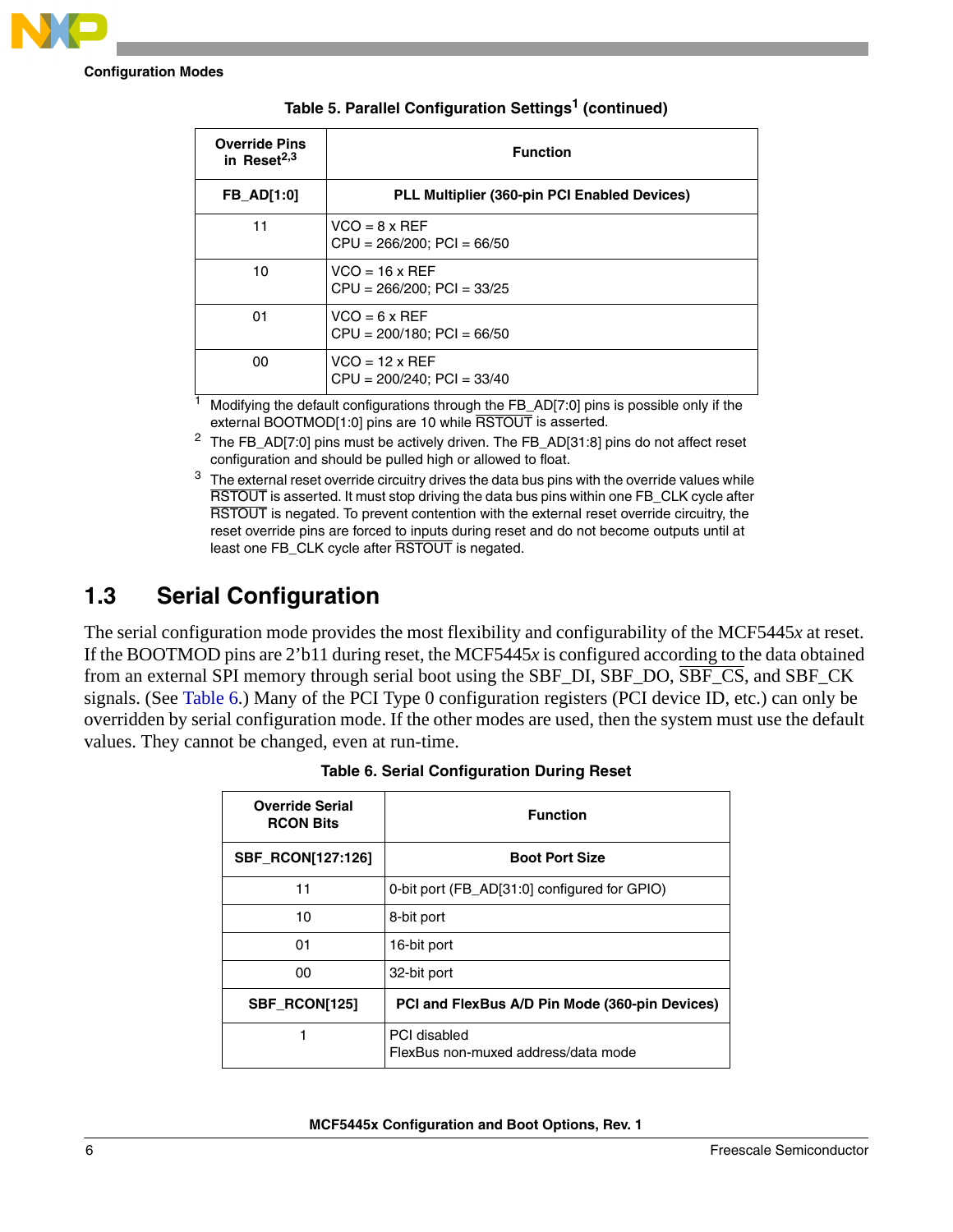

| <b>Override Serial</b><br><b>RCON Bits</b> | <b>Function</b>                                                                             |  |
|--------------------------------------------|---------------------------------------------------------------------------------------------|--|
| 0                                          | PCI enabled<br>FlexBus muxed address/data mode                                              |  |
| SBF_RCON[124]                              | <b>Oscillator Mode</b>                                                                      |  |
| 1                                          | Oscillator bypass mode                                                                      |  |
| 0                                          | Crystal oscillator mode                                                                     |  |
| SBF_RCON[123]                              | <b>Bus Monitor Enable</b>                                                                   |  |
| 1                                          | Bus monitor enabled                                                                         |  |
| 0                                          | Bus monitor disabled                                                                        |  |
| SBF_RCON[122:120]                          | <b>Bus Monitor Timeout (FB_CLK Cycles)</b>                                                  |  |
| 000                                        | 65536                                                                                       |  |
| 001                                        | 32768                                                                                       |  |
| 010                                        | 16384                                                                                       |  |
| 011                                        | 8192                                                                                        |  |
| 100                                        | 4096                                                                                        |  |
| 101                                        | 2048                                                                                        |  |
| 110                                        | 1024                                                                                        |  |
| 111                                        | 512                                                                                         |  |
| SBF_RCON[119:112]                          | <b>PLL Reference Clock Multiplier</b><br>This is the value loaded into the PCR[PFDR] field  |  |
| SBF_RCON[111]                              | <b>PLL Mode</b>                                                                             |  |
| 1                                          | Limp mode                                                                                   |  |
| 0                                          | PLL mode                                                                                    |  |
| SBF_RCON[110]                              | <b>Timer/SSI DMA Channel Mux Select</b>                                                     |  |
| 1                                          | Timer 0-3 DMA signals mapped to DMA channels 9-12,<br>respectively                          |  |
| 0                                          | SSI RX0, SSI RX1, SSI TX0, SSI TX1 DMA signals<br>mapped to DMA channels 9-12, respectively |  |
| SBF_RCON[109]                              | <b>USB Clock Source</b>                                                                     |  |
| 1                                          | PLL drives USB serial interface clocks                                                      |  |
| 0                                          | USB_CLKIN pin drives USB serial interface clock                                             |  |
| SBF_RCON[108]                              | <b>USB VBUS Overcurrent Sense Polarity</b>                                                  |  |
| 1                                          | USB_VBUS_OC is active-high                                                                  |  |

## **Table 6. Serial Configuration During Reset (continued)**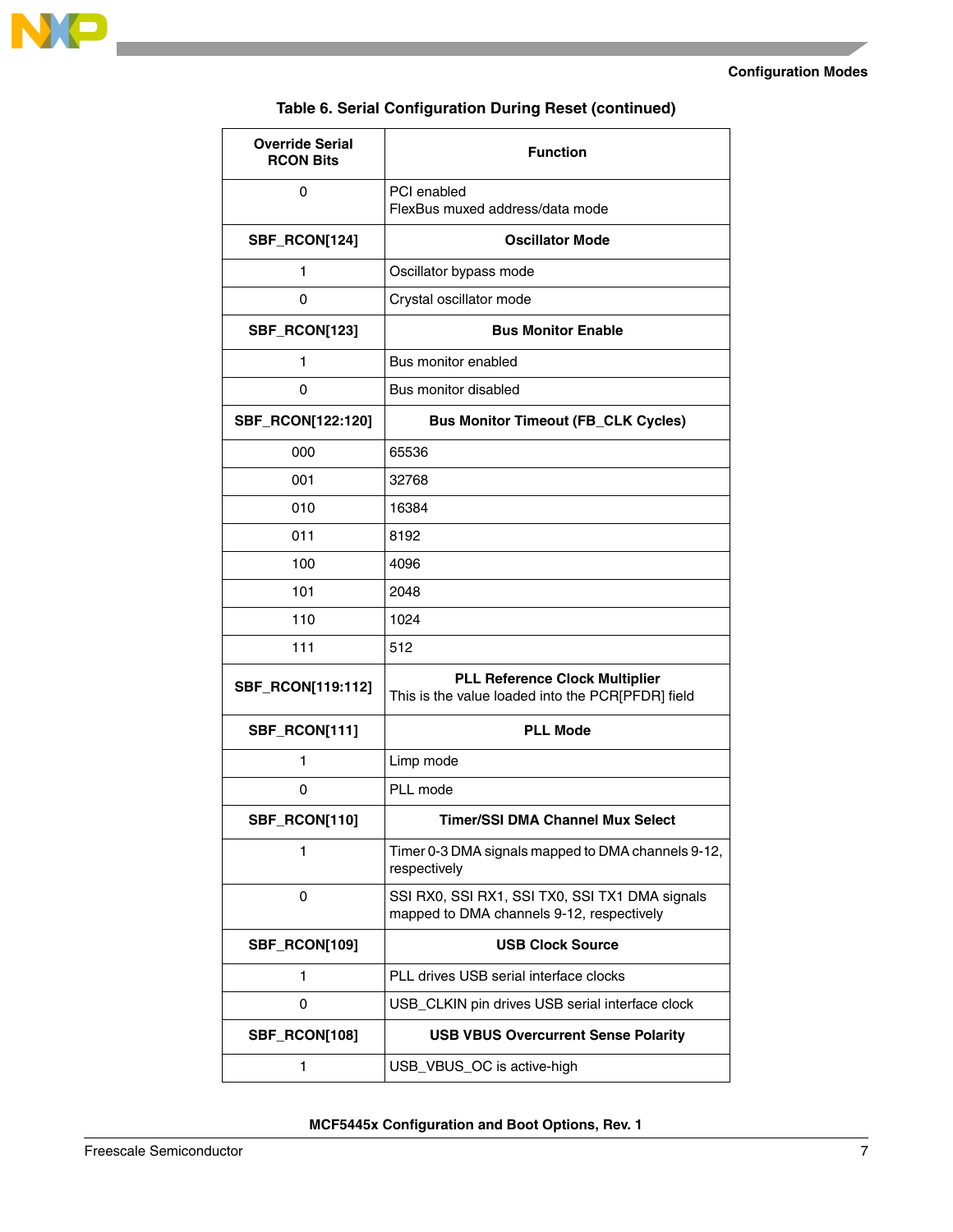

| <b>Override Serial</b><br><b>RCON Bits</b> | <b>Function</b>                           |
|--------------------------------------------|-------------------------------------------|
| 0                                          | USB_VBUS_OC is active-low                 |
| SBF_RCON[107]                              | <b>SSI RXD/TXD Pull Enable</b>            |
| 1                                          | SSI_RXD, SSI_TXD pull cells enabled       |
| 0                                          | SSI_RXD, SSI_TXD pull cells disabled      |
| SBF_RCON[106]                              | <b>SSI RXD/TXD Pull Select</b>            |
| 1                                          | SSI_RXD,SSI_TXD pulled high               |
| 0                                          | SSI_RXD,SSI_TXD pulled low                |
| SBF_RCON[105]                              | <b>SSI Clock Source</b>                   |
| 1                                          | PLL drives SSI clock                      |
| 0                                          | SSI_CLKIN pin drives SSI clock            |
| SBF_RCON[104]                              | PCI Pad Slew Rate Mode (360-pin Devices)  |
| 1                                          | 66 MHz slew rate mode                     |
| 0                                          | 33 MHz slew rate mode                     |
| SBF_RCON[103]                              | PCI Interrupt (360-pin Devices)           |
| 1                                          | PCI interrupt enabled                     |
| 0                                          | PCI interrupt disabled                    |
| <b>SBF_RCON[102]</b>                       | PCI Configuration Retry (360-pin Devices) |
| 1                                          | PCI configuration retry enabled           |
| 0                                          | PCI configuration retry disabled          |
| SBF_RCON[101]                              | PCI BAR5 Enable (360-pin Devices)         |
| 1                                          | <b>BAR5</b> enabled                       |
| 0                                          | <b>BAR5</b> disabled                      |
| SBF_RCON[100]                              | PCI BAR4 Enable (360-pin Devices)         |
| 1                                          | <b>BAR4</b> enabled                       |
| 0                                          | <b>BAR4</b> disabled                      |
| SBF_RCON[99]                               | PCI BAR3 Enable (360-pin Devices)         |
| 1                                          | <b>BAR3</b> enabled                       |
| 0                                          | <b>BAR3</b> disabled                      |
| SBF_RCON[98]                               | PCI BAR2 Enable (360-pin Devices)         |

## **Table 6. Serial Configuration During Reset (continued)**

**MCF5445x Configuration and Boot Options, Rev. 1**

1 BAR2 enabled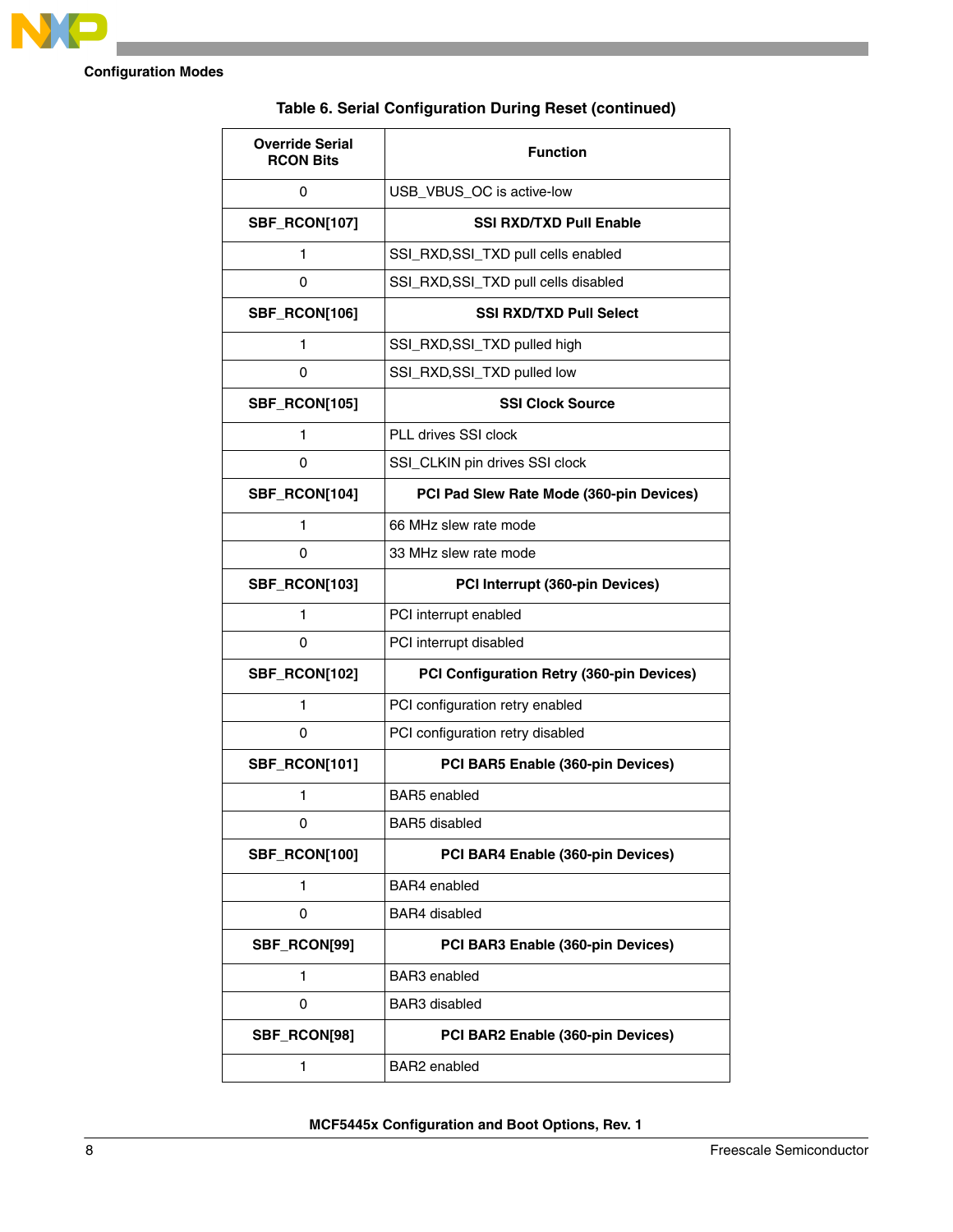| <b>Override Serial</b><br><b>RCON Bits</b> | <b>Function</b>                           |
|--------------------------------------------|-------------------------------------------|
| 0                                          | BAR2 disabled                             |
| SBF_RCON[97]                               | PCI BAR1 Enable (360-pin Devices)         |
| 1                                          | <b>BAR1</b> enabled                       |
| 0                                          | BAR1 disabled                             |
| SBF_RCON[96]                               | PCI BAR0 Enable (360-pin Devices)         |
| 1                                          | BAR0 enabled                              |
| 0                                          | BAR0 disabled                             |
| <b>SBF_RCON[95:80]</b>                     | PCI Device ID (360-pin devices)           |
| <b>SBF_RCON[79:64]</b>                     | PCI Vendor ID (360-pin devices)           |
| <b>SBF_RCON[63:40]</b>                     | PCI Class Code (360-pin devices)          |
| <b>SBF_RCON[39:32]</b>                     | PCI Revision ID (360-pin devices)         |
| <b>SBF_RCON[31:16]</b>                     | PCI Subsystem ID (360-pin devices)        |
| SBF_RCON[15:0]                             | PCI Subsystem Vendor ID (360-pin devices) |

### **Table 6. Serial Configuration During Reset (continued)**

# <span id="page-8-0"></span>**2 Boot Options**

In conjunction with the configuration mode options, the MCF5445*x* devices offer two booting methods: from a parallel memory device on the FlexBus interface, or from a serial (SPI) memory device via the serial boot facility. The boot mode is selected by the BOOTMOD[1:0] pins (see [Table 7](#page-8-2)) and, when in serial configuration mode, the BLL field.

<span id="page-8-2"></span>

| BOOTMOD[1:0] | <b>Meaning</b>                                                                                    |
|--------------|---------------------------------------------------------------------------------------------------|
| 00           | Boot from FlexBus with defaults                                                                   |
| 01           | Reserved.                                                                                         |
| 10           | Boot from FlexBus with parameters determined by FB AD[7:0]                                        |
| 11           | Boot from either FlexBus or SPI memory with parameters determined by data<br>read from SPI memory |

**Table 7. Configuration and Boot Modes**

## <span id="page-8-1"></span>**2.1 Boot from FlexBus**

This boot mode is selected when the BOOTMOD[1:0] signals are driven to either 2'b00 or 2'b10 during reset. This is the classic ColdFire boot method. In this mode, the device connected to  $\overline{\text{FB\_CS0}}$  is the boot device where the initial stack pointer and program counter are loaded. A minimal amount of initialization code, enough to initialize another peripheral interface for instruction code retrieval, must also be in the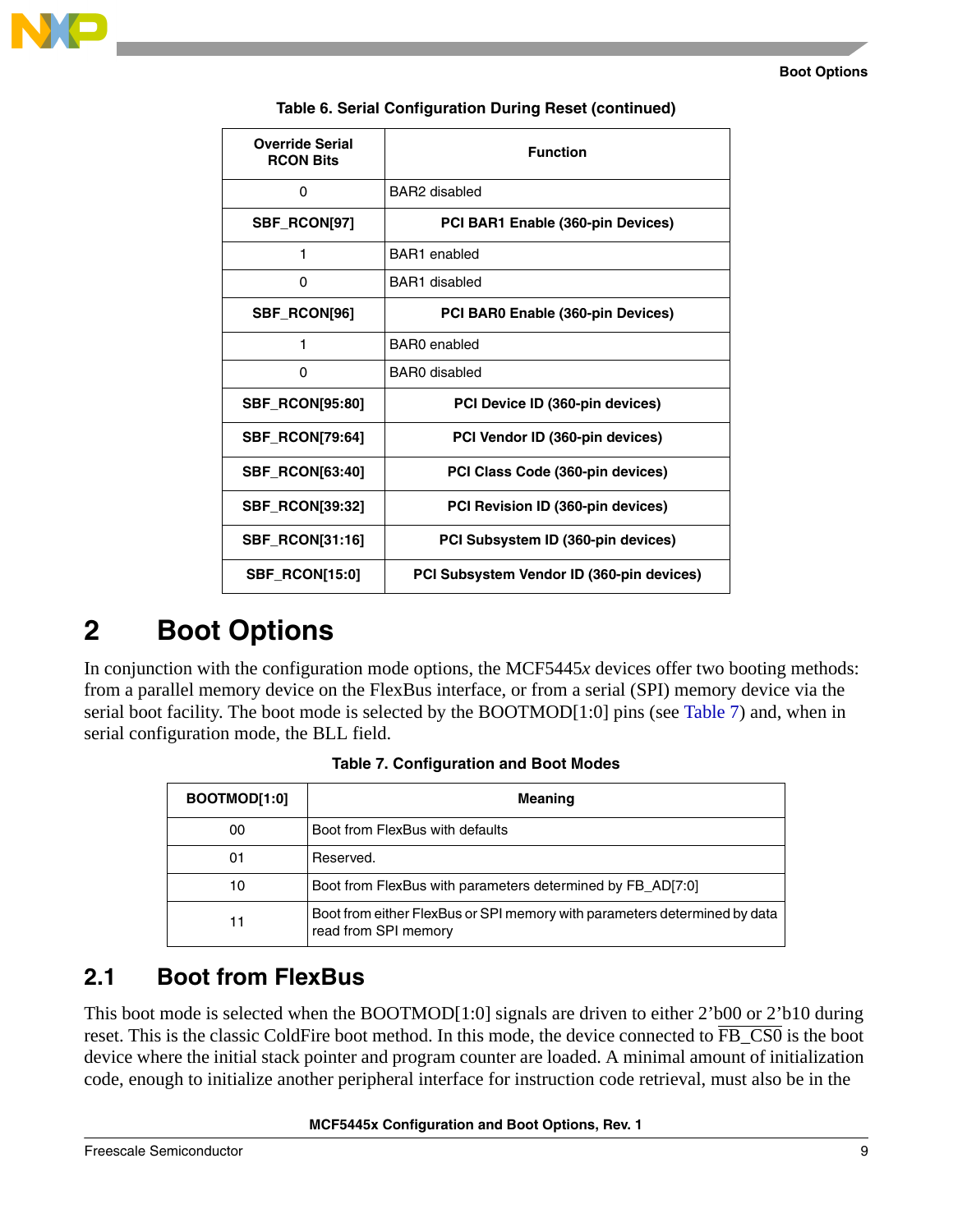

#### **Boot Options**

boot device. Refer to the ColdFire core chapter's "Reset Exception" section and Flexbus's "Global Chip-Select Operation" section of the *MCF54455 Reference Manual* for more details.

# <span id="page-9-0"></span>**2.2 Boot from SPI Memory**

Using serial configuration mode requires that an external SPI memory is loaded with data prior to reset as shown in [Table 8](#page-9-2). The second and third data bytes in the SPI memory specify the boot code length (boot load length, BLL). If this value is zero, the MCF5445*x* defaults to the FlexBus boot method. However, if the BLL is non-zero, the serial boot facility reads boot code from the SPI memory device into the MCF5445*x*'s on-chip SRAM. After the data is loaded, the processor's reset exception is allowed to proceed. This is identical to the other boot method except that, in this case, the initial program counter, stack pointer, and initialization code are read from the on-chip SRAM instead of an external FlexBus device. Refer to the "Serial Boot Facility" chapter of the *MCF54455 Reference Manual* for more details on serial boot.

<span id="page-9-2"></span>

| <b>Byte Address</b>             | <b>Data Contents</b>                  |
|---------------------------------|---------------------------------------|
| 0x0                             | ${0000, BLDIV[3:0]}$                  |
| 0x1                             | <b>BLL[7:0]</b>                       |
| 0x2                             | BLL[15:8]                             |
| 0x3                             | RCON[7:0]                             |
| 0x4                             | RCON[15:8]                            |
|                                 |                                       |
| 0x12                            | RCON[127:120]                         |
| 0x13 <sup>1</sup>               | CODE_BYTE_0 <sup>2</sup>              |
| 0x14 <sup>1</sup>               | CODE BYTE 1                           |
|                                 |                                       |
| $0x12 + 4 \times (BLL + 1)^{1}$ | CODE_BYTE_ $[4 \times (BLL + 1) - 1]$ |

**Table 8. SPI Memory Organization**

<span id="page-9-1"></span> $\frac{1}{1}$  This assumes BLL  $\neq$  0. If BLL equals 0, the SBF does not access data at these addresses.

 $2<sup>2</sup>$  Start of the user code that is copied into the on-chip SRAM.

Using serial boot mode can help reduce the overall system cost by reducing or removing the need for an external non-volatile parallel memory device. For example, consider a system with an external HDD on the ATA interface or an external PCI device that contains a system boot image. In this case, the boot code in the SPI memory device need only initialize the appropriate interface and load the boot image from that device.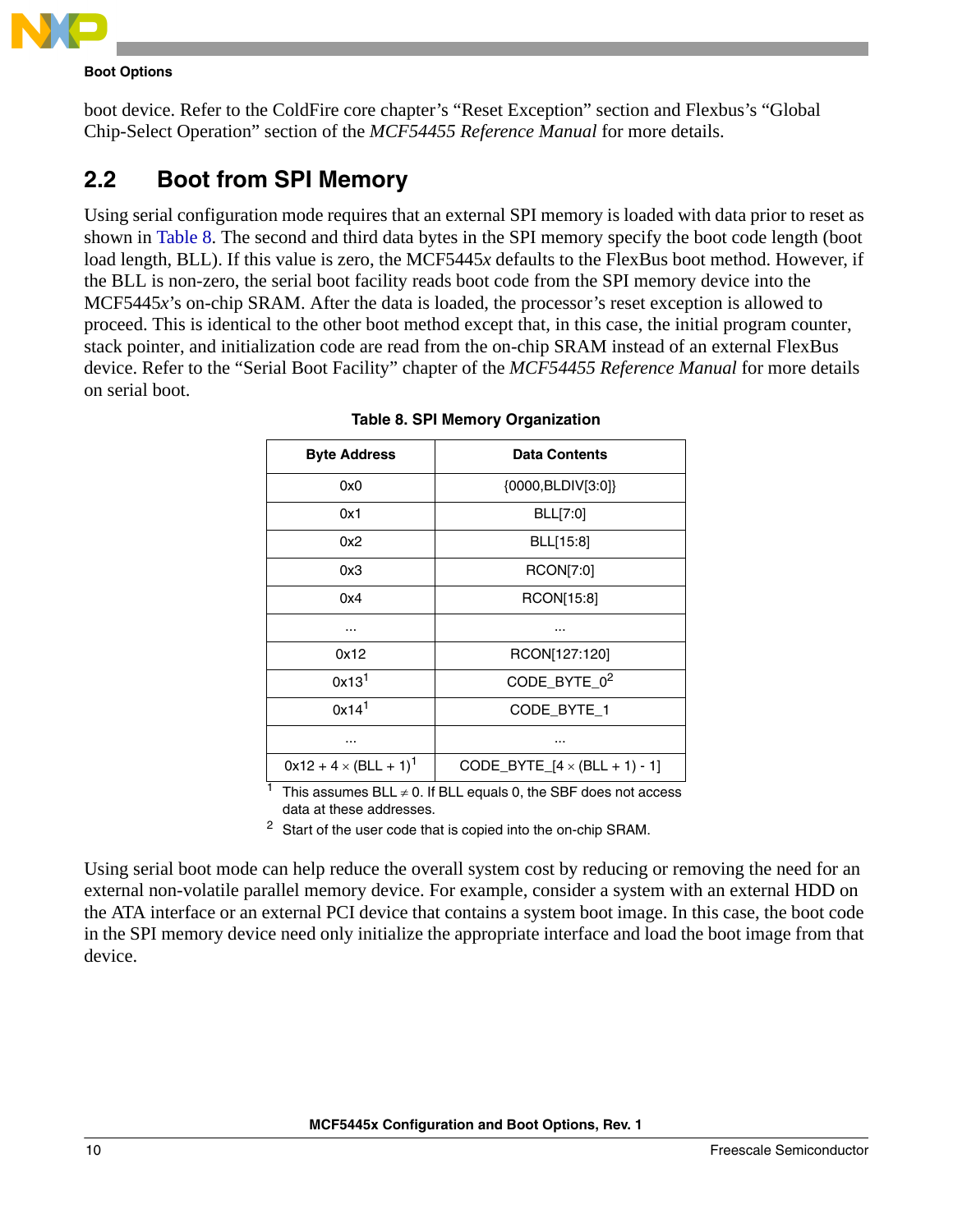

**Boot Options**